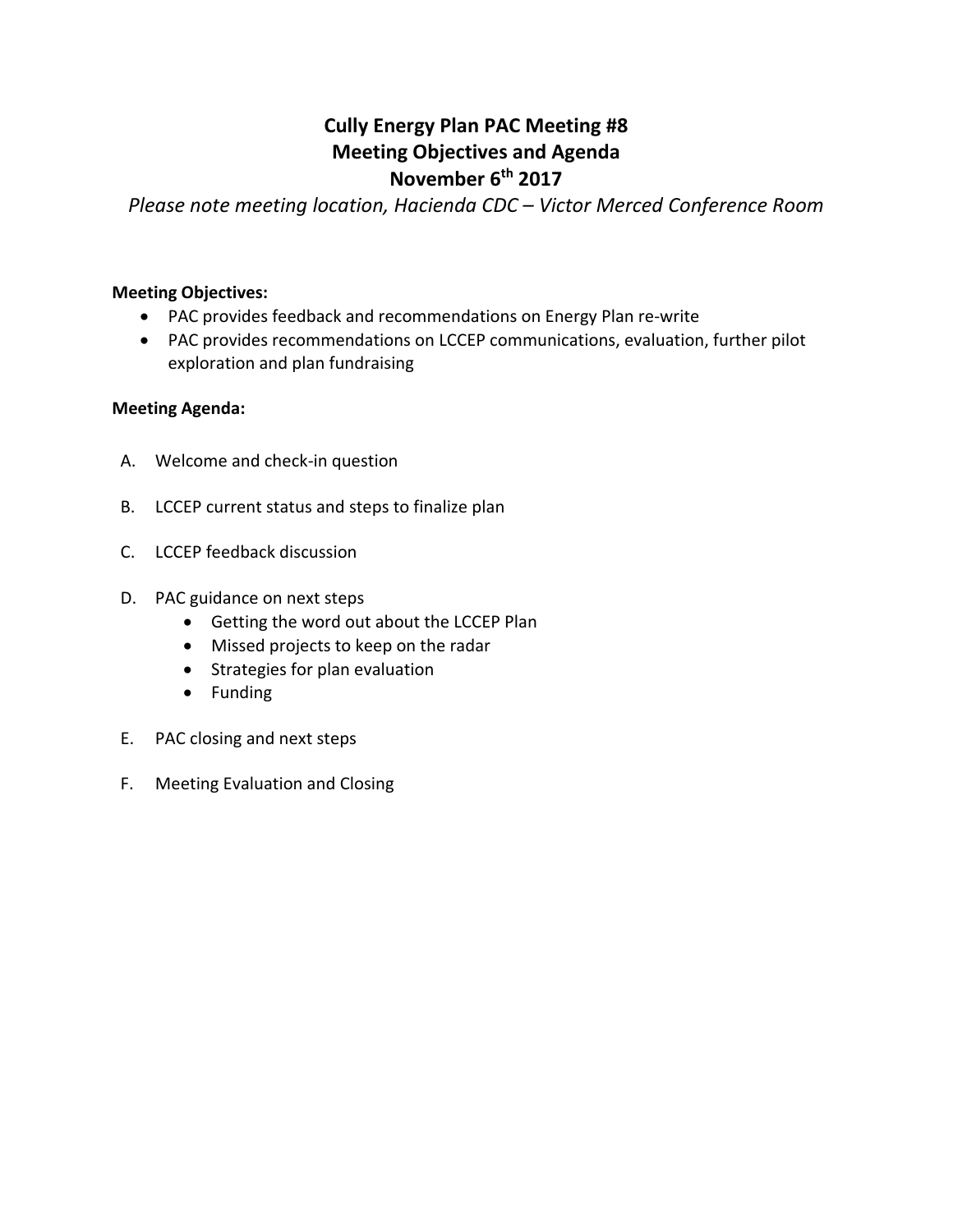$\mathcal{P}$ 

# Welcome/Bienvenidos

# LCCEP PAC MEETING #8 NOVEMBER Lot 2017



|                | Name (First & Last)   | <b>Email or Phone Number</b>     | Are you a volunteer or want to be<br>involved with Verde/Living Cully? |
|----------------|-----------------------|----------------------------------|------------------------------------------------------------------------|
|                | Nombre y Apellido     | Email o numero de telefono       | Eres un voluntario o quiere<br>involucrarse en Verde/Living Cully?     |
| $\mathbf{1}$   | aren Eurns            | terence hebitat portlandnictions | $\Box$ yes/si                                                          |
| $\overline{2}$ | Tuan<br>Maiyee        | mainer l'aparo org               | <b>Ayes/si</b>                                                         |
| $\mathbf{3}$   |                       | No U<br>armnattural              | $\vert$ yes/si<br>cor                                                  |
| 4              | terring ton<br>ameron |                                  | $\frac{1}{1}$ yes/si                                                   |
| 5              |                       |                                  | $\frac{1}{1}$ yes/si                                                   |
| 6              | NAYA                  |                                  | $\Box$ yes/si                                                          |
| $\overline{7}$ | VERDE                 |                                  | $\perp$ yes/si                                                         |
| 8              |                       |                                  | $\Box$ yes/si                                                          |
| $\overline{9}$ |                       |                                  | $\Box$ yes/si                                                          |
| 10             |                       |                                  | $\Box$ yes/si                                                          |
| $11\,$         |                       |                                  | $\Box$ yes/si                                                          |
| 12             |                       |                                  | $\Box$ yes/si                                                          |
| 13             |                       |                                  | $\Box$ yes/si                                                          |
| 14             |                       |                                  | $\Box$ yes/si                                                          |
| 15             |                       |                                  | $\perp$ yes/si                                                         |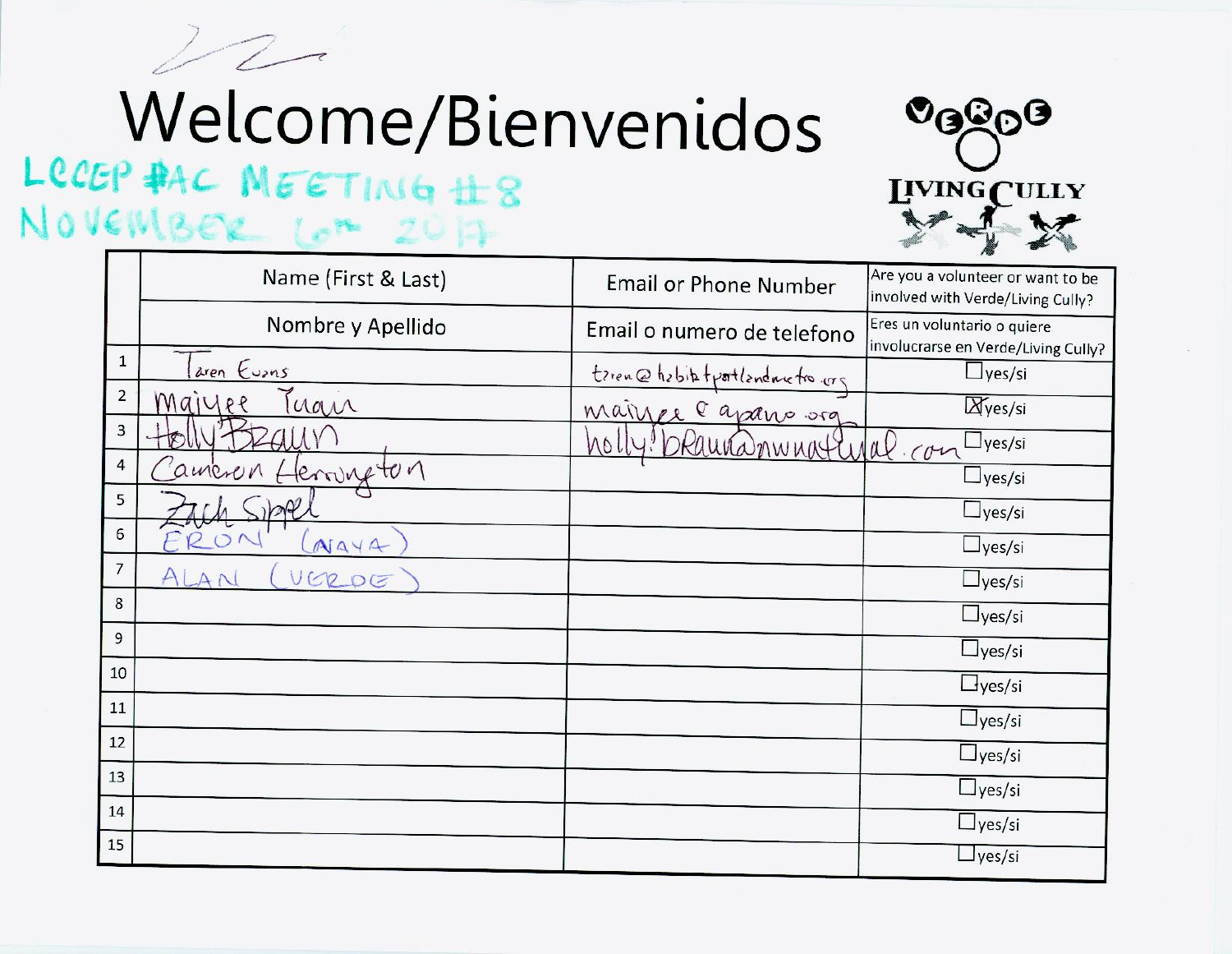### **Cully Energy Plan PAC Meeting #8 Meeting Notes November 6th, 2017**

Present: Eron, Zack, Maiyee, Cameron, Holly, Taren, Carolina, Alan, Jess

#### **Pre-Meeting Notes**:

Taren: It's just NR, not NRI now. Something else about financing from Habitat for Humanity if St. Charles church owns the energy plan

#### **Welcome & Check In: What's something you're looking forward to about the winter?**

#### **LCCEP Current Feedback Status**

- A. Draft sent to:
	- a. PAC members,
		- i. Requested edits back by end of second week in Nov. (Week of Nov. 6)
	- b. Solar Plus Stakeholders
	- c. Verde Staff
- B. Community focus group in early December
	- a. Reaching out through Living Cully's membership
	- b. Get an opportunity to look at specific pilots
- C. Looking to contract out design of final plan (layout, editing, etc.)
- D. Timeline: we are on track! In feedback period, with goal to having the final plan published Dec. 15

#### **LCEEP Feedback and Discussion**

Please email comments and feedback to Carolina by end of the week!

- E. Structure of paper:
	- a. Holly: Before the section on LCCEP's relation to city and county plans, would be helpful to have groupings. (So having four sections: Introduction, Context and Background, Pilots, Appendices). This is about formatting, having a clear transition between sections
- F. Relationship to City and County Plans:
	- a. Eron: These sections seem to highlight things that are not the Cully plan. The deep dive on energy plans outside of the Cully energy plan (Climate Action Plan and 100% renewable) - in theory they shouldn't matter if we are doing the work that we want to do for this community.
		- i. Holly: to me, there's only one paragraph on each, so it helps me understand why the Living Cully Plan is what it is. It seems fitting.
		- ii. Eron: The full page for how it's connected to the city is too much
		- iii. Carolina: Maybe what's lost is, while we want to show the relationship, we want to influence those plans in the future, so we might need to call that out more specifically.
		- iv. Eron: Totally, and what my concern is that its giving the city too much credit, could be used against you that you're "already doing it" and then they won't give you any more funding. Also, you're definitely ahead of them on this plan.
- G. Relationship to Anti-Displacement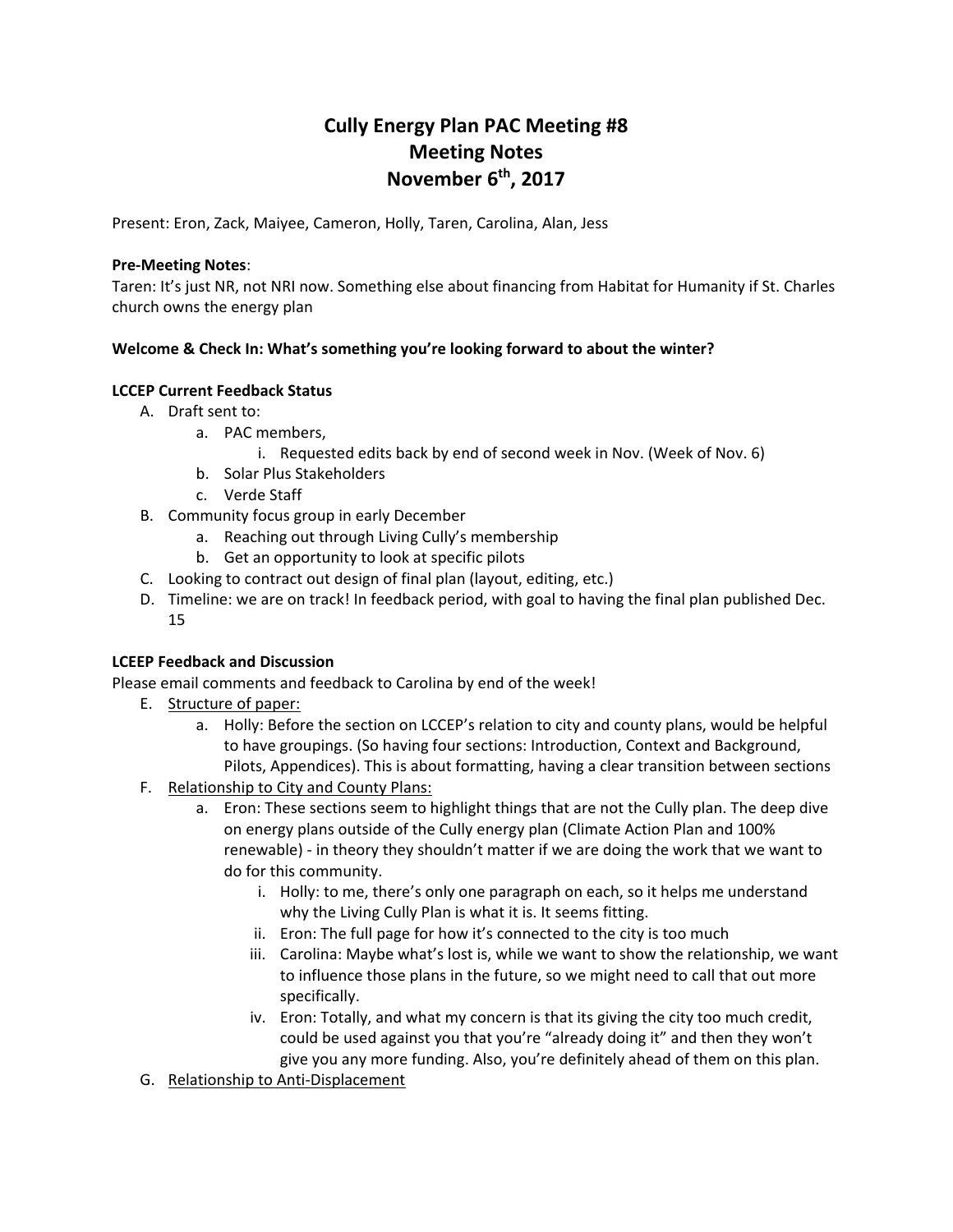- a. Eron: on Anti-Displacement move last paragraph to the beginning and take out some of it, because it seems like too much of a deep dive.
	- i. Holly: marked it as opposite. Felt like it was so helpful. People never talk about anti-displacement and environmental investments at the same time.
	- ii. Eron: I guess what I'm saying is be more blunt about it. Sometimes the really impactful stuff gets lost (like paragraph 3)
	- iii. Alan: I think there are some audiences that will go right to where you are [Eron], whereas some other people will say, oh, energy investments, let's get those in every neighborhood, without thinking about the consequences.
	- iv. Zach: I would second Eron's opinion, it felt a little long to me, even though I knew folks at ETO would feel like that build up was really powerful
- b. Zach: Put anti-displacement before City and County Plans (in terms of flow). City nicely transitions to the snapshot in terms of technical language.
- c. Maiyee: The anti-discplacement and Cully neighborhood section could have a stronger emphasis on community engagement and organizing. Such as, "here are some things that are building action and connections with the community."
	- i. Zach: Maybe it would be helpful to have some of these things as sidebars. Would make it easier to read.
- d. Cameron: It's really important to have anti-displacement at the front of the report. I like that every pilot meets one of the anti-displacement strategies. I like that it is on par with energy efficiency goals.
- e. Zach: Early on, it would be nice to get to know Cully, some of the factual things, like that this is a high poverty but affordable city, diverse, highest energy use intensity, little to no investment in green infrastructure (parks, safe transit). That could go in the intro. We are engaging in this because we are an energy burdened community
- H. Energy Snapshot: Maybe take a closer look at this section. Carolina has had a hard time understanding this section. Did we actually say anything?
	- a. Zach: Some great charts, specifically on energy burden. I think the numbers are there, so don't lose faith.
	- b. Holly: Part of the data that isn't telling the story fully. There's confusion on what we are defining as energy burden. The way we are using it is referring just to electricity, which kind of muddies the water. Might be helpful to pull out houses that are heating with electricity rather than gas, because their electric burden is going to be much more.
		- i. Caro: what you're saying is that for the data that we have, the electricity cost is missing those who aren't using electricity for heating.
		- ii. Holly: I don't want to over complicate it, but it makes a difference if you're just powering lights, or heating your home. [If you calculating a percent electricity burden, and you have both gas and electric homes in there, the gas homes are going to bring your average burden down because they are not using electricity to heat their homes].
		- iii. Zach: This means we need to be clear about how we are defining energy burden – is it just electricity? Does Dat have data on the distribution of how people heat? Oil? Gas? Electric?
	- c. Alan: Title this Carolina's least favorite section
	- d. Holly: Data's not weather normalized. Project for PAC: have we captured the full message of what the data is saying? Is it too 2-D? Making sure the verbage and the number match.
	- e. Eron: Data is good for defending things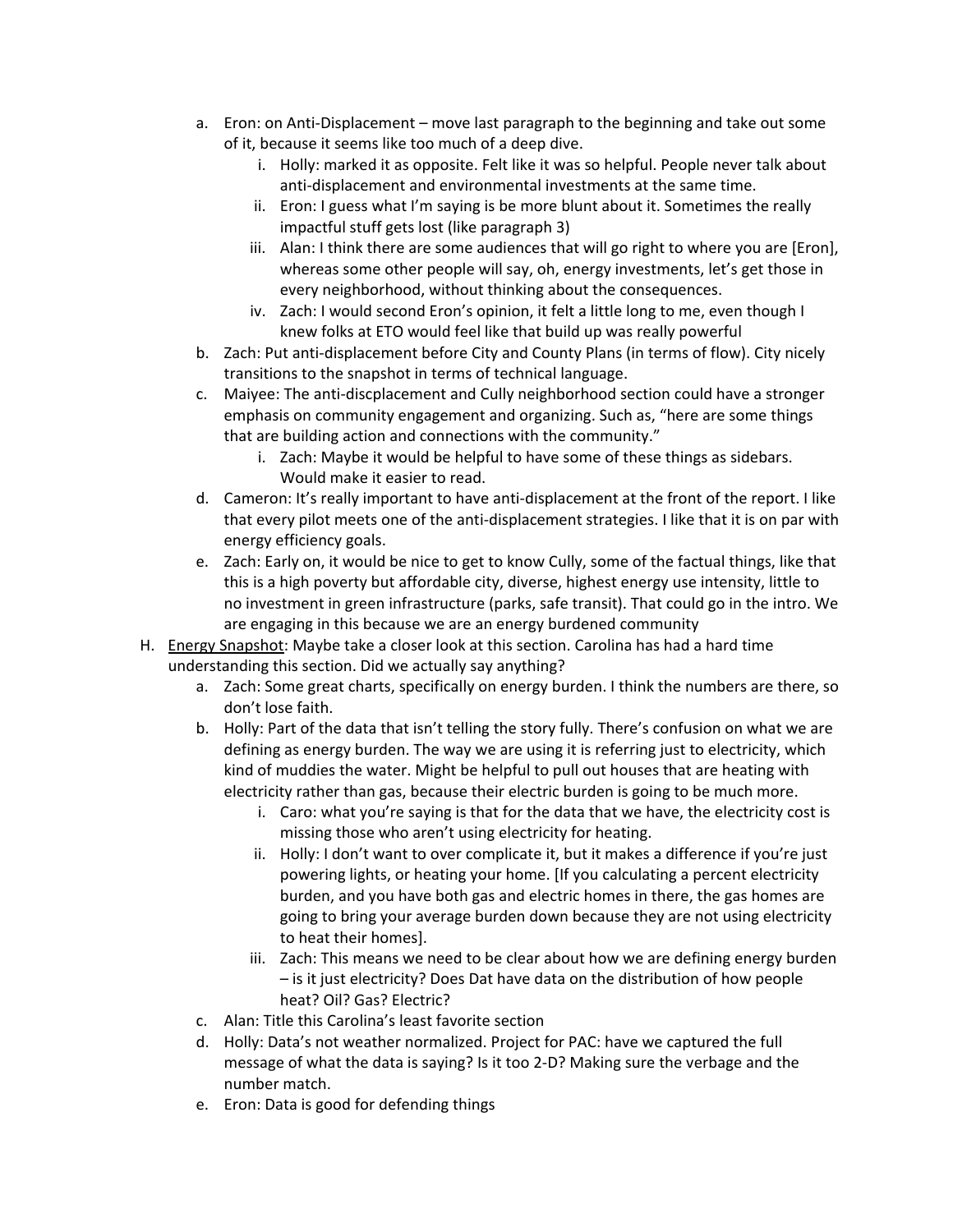#### I. Pilot Projects: Criteria/Framing

- a. Holly: What's the criteria that made these projects come forward? (Concern about sexy solar: is it actually financially best, or is there a different value going on). Page 5 criteria, not super tight. You want to make sure that when people finish reading the plan, they feel like the projects you have chosen are the best projects.
	- i. Eron: One of the advantages of community solar vs. roof, is that costs come down, and it ends up being a bill credit.
	- ii. Cameron: None of the solar projects in this plan are for energy efficiency. These are projects going on new construction, or for the roof of the church, where the solar energy offers energy resiliency in times of natural disasters.
	- iii. Eron: Also, solar projects are economically worthwhile if somebody else is paying for them. If it's highly subsidized then it is beneficial for residents. So if solar is the sexy thing for the funders right now, then that's what we should go for. Best way to serve the client without them being financial impact
	- iv. Zach: Yeah, there's a lot of money for solar right now.
	- v. Alan: It's a framing issue: what do these projects lead to? Resiliency? Additional place based work at other MHP? It's also important to say why we didn't choose other projects.
	- vi. Cameron: That sounds like an articulation of why these are *pilot projects*. Maybe that is something that's missing: a framing of these projects as pilots of specific project categories, to implement these kinds of projects in other places.
	- vii. Alan: Helpful to think about how these projects lead to the next project
	- viii. Holly: Making the theme that we are doing this thing right now to open the door to a next project
	- ix. Carolina: Can somebody summarize what everybody is saying?
	- x. Holly: Part of it is articulating the criteria for how the pilots were selected.
	- xi. Alan: The other element is the narrative. When we are talking specifically about the mobile home parks, then you need to note that MHP big part of our antidisplacement. Oak Leaf, is the access point. Then this option is the most feasible, and can hopefully be replicated at other sites.
	- xii. Eron: Concerned with replicability.
	- xiii. Carolina: So it sounds like the *why* is missing in this document
	- xiv. Alan: Sure, and that framing can come after the pilots are presented. What does the efficacy of these pilots teach us about how we can meet community needs and continue forward on certain fronts.
	- xv. Eron: Could that be fleshed out in Appendix A?
	- xvi. Carolina: I don't think that's the right section for that.
	- xvii. Alan: from an implementation, viability perspective, there is a long-term strategy that we need to apply now. These pilots help us learn how to do that.
	- xviii. Maiyee: It sounds like this could be a reframing of replicability into a vision. Not just how can we do this again, but this is what we are working towards. For example, "We are working towards creating community purchasing power, hence we are doing this project…" or "We are working towards creating community resilience, hence…"
	- xix. Cameron: Sharing why this is the pilot for that category. We are not saying that this was the best in all categories, but it presented itself as a viable one.
		- 1. Alan: Projects build engagement, which build more projects. Not about having to identify THE BEST project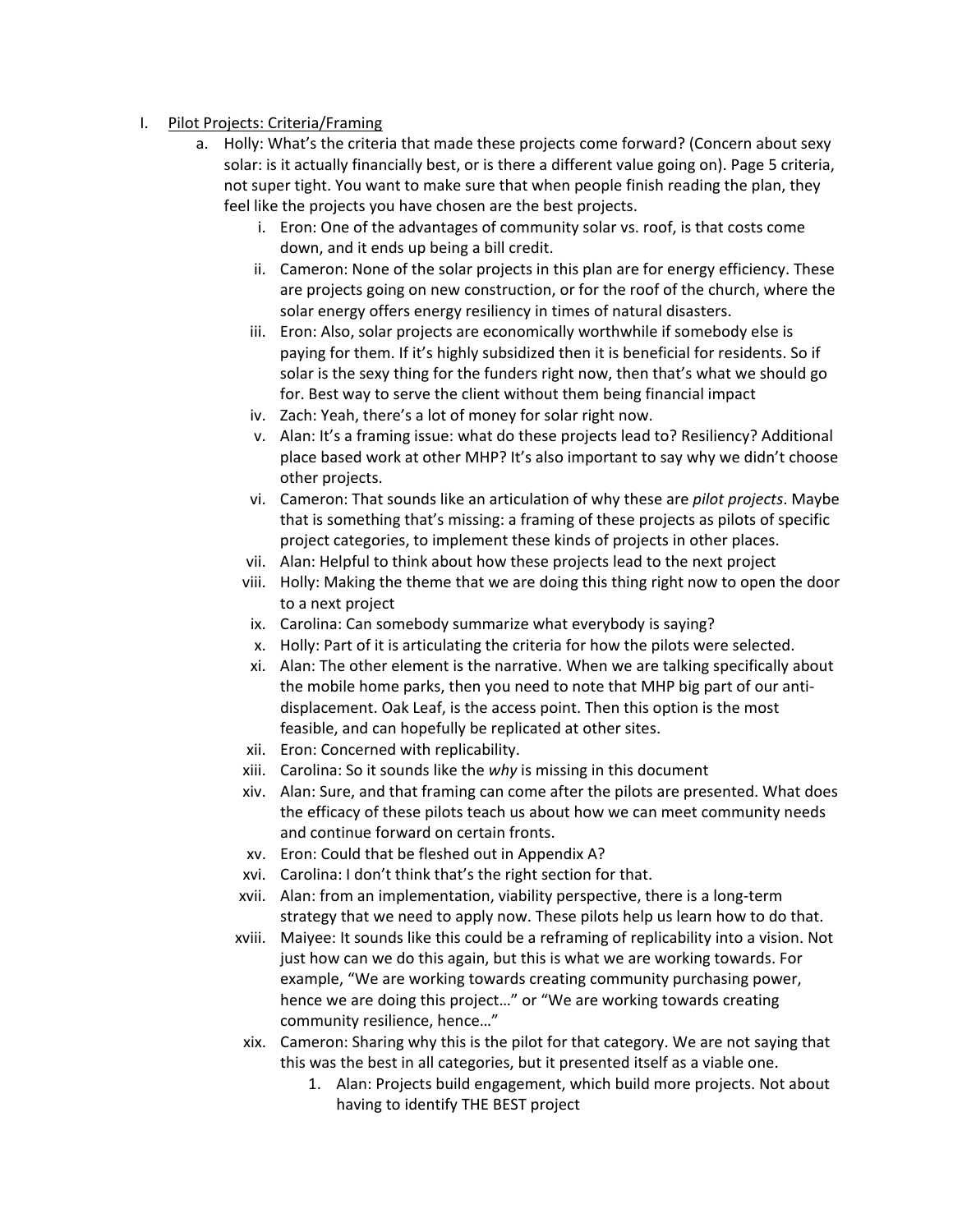- J. Pilot Projects: Ductless Heat Pumps:
	- a. Cameron: Be more explicit about who we want to serve. Wanting to help MH residents reduce their expenses. Share why those people still need this. How will they still benefit from it? They are at an income level perhaps that is too high for receiving support from grant or government programs, but that doesn't mean they can afford to buy a heat pump on their own.
		- i. Eron: Agreeing, if they aren't qualifying for my program, they aren't qualifying for many programs. These are the people who are getting left out.
		- ii. Cameron: These are the ones who have high energy burdens
	- b. Holly: If they have baseboard heating, then ductless heating makes sense, but if it is already ducted, it is cheaper to put in a regular heat pump.
		- i. Eron: so you're saying drop the duct
		- ii. Holly: if it's an unducted home, you use a ductless system. I'm not sure if DIY works for ducted systems
		- iii. Eron: I have a ducted home with a ductless pump. Because of code, the only place they could put a pump was below my window, and I didn't want that noise
	- c. Cameron: since the heat pumps are a subsidized commodity for low-income folks, you might put in a story about how this is helping a specific family. What percentage of their income are they now saving? Could be a powerful way to share the project
		- i. Eron: for me it was about 50%
	- d. Eron: Anti-Displacement strategy: one of the things we are finding is that for homes that have sold, we've invested enough in the house to make it unattractive to develop. Can't flip it, it makes it difficult to develop. Investing in current homes in the neighborhood makes it less attractive to developers
	- e. Alan: Is there funding coming for those outside the co-op to buy the DHPs? There's a bit of confusion on where the money will come from. I think what we are actually wanting to say for funding is that it's a blended funding model, without outside funds and internal funds coming from the residents.
		- i. Cameron: Could be a mixed income, so that those with higher incomes help to subsidize those who can't afford it.
		- ii. Eron: I like the idea of having one project that's not dependent of outside funding or unsecure. One that is boxed up and ready to go.
		- iii. Holly: energy trust funding is pretty secure, so if you get outside funding for this project, it still might be able to be presented as stable
	- f. Holly: Energy Ted?
		- i. Carolina: They are energy measuring devices you can hook up to measure your energy usage. Help to monitor the efficacy of the pilot.
		- ii. Cameron: That definitely needs to be explain.
	- g. Cameron: target number of how many families: ANSWER: 25 minimum for coop
	- h. Cameron: once these systems are installed, can the system be removed and salvaged?
		- i. Eron: yes.
		- ii. Carolina: you can take it with you
		- iii. Cameron: mention that. It's a safe investment because it can move beyond this project
	- i. Holly: It's not more comfortable to have DHP. Baseboard blows off hot heat, DHP blows off cold heat (warmer than air, but cold to skin). I don't ever want to be by our vents.
- K. Pilot Projects: Oak Leaf Mobile Home Park Solar:
	- a. Eron: Replacing the whole thing is just about as much weatherizing you can do